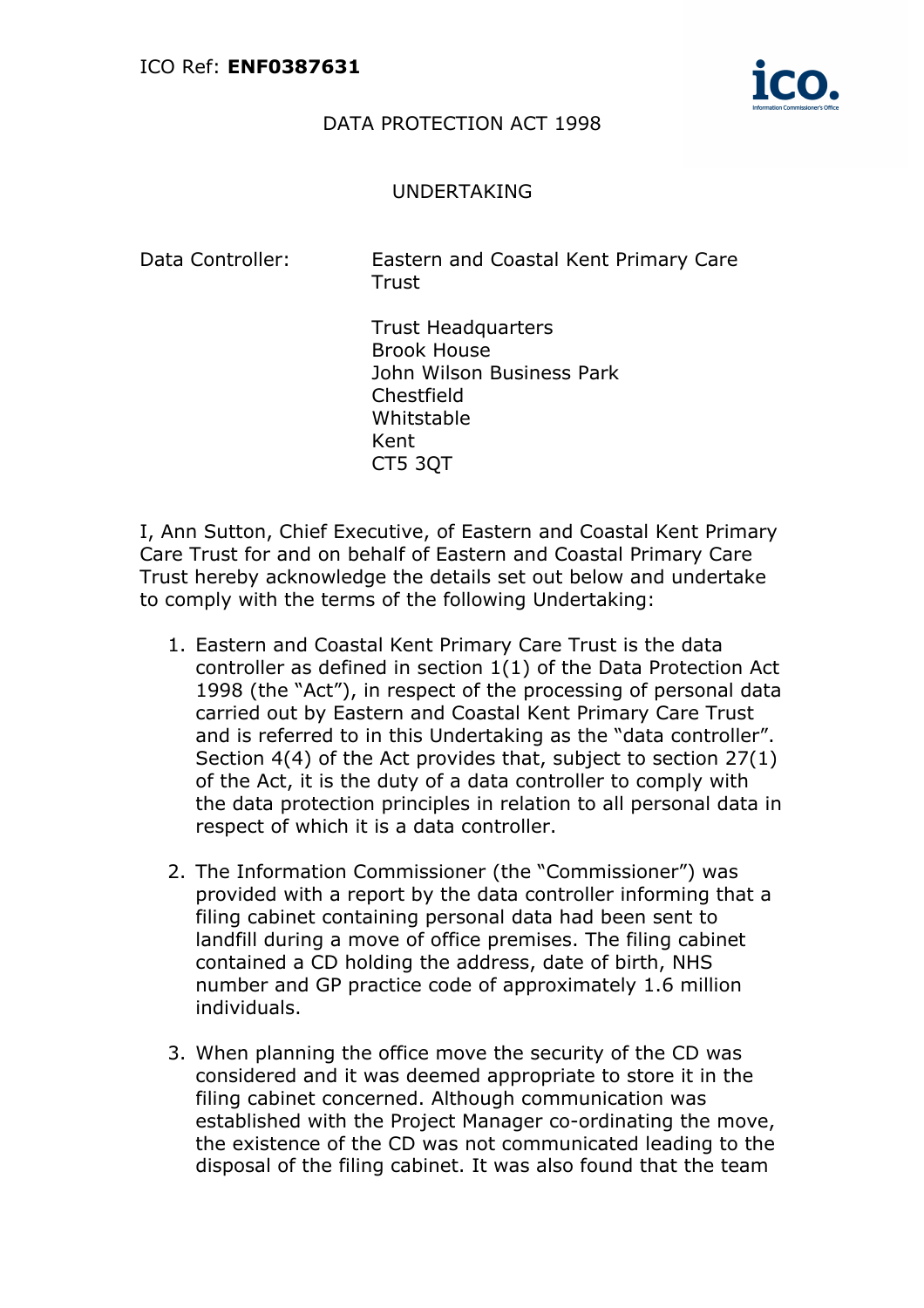

concerned were not up to date with their Information Governance training and had not accessed relevant guidance on how to dispose of the CD. The data controller did take steps to attempt to retrieve the filing cabinet once discovered missing, however the cabinet had already gone to landfill and was unable to be recovered. It has been noted that the data controller has taken substantial remedial measures to prevent the reoccurrence of such an incident.

- 4. The Commissioner has considered the data controller's compliance with the provisions of the Act in the light of this matter. The relevant provision of the Act is the Seventh Data Protection Principle. This Principle is set out in Schedule 1 Part I to the Act.
- 5. Following consideration of the remedial action that has been taken by the data controller, it is agreed that in consideration of the Commissioner not exercising his powers to serve an Enforcement Notice under section 40 of the Act, the data controller undertakes as follows:

The data controller shall, as from the date of this Undertaking and for so long as similar standards are required by the Act or other successor legislation, ensure that personal data are processed in accordance with the Seventh Data Protection Principle in Part I of Schedule 1 to the Act, and in particular that:

- 1. Clear policies and procedures will be put in place to support staff when moving offices and these are communicated to all relevant staff in order to follow these procedures in all future cases;
- 2. The data controller shall ensure that the Information Governance training is provided to all relevant staff as necessary;
- 3. Information Governance training will ensure that staff are aware of the data controller's policy for the retention, storage and use of personal data and how to follow that policy correctly;
- 4. The data controller shall implement such other security measures as it deems appropriate to ensure that personal data is protected against unauthorised and unlawful processing, accidental loss, destruction, and/or damage.